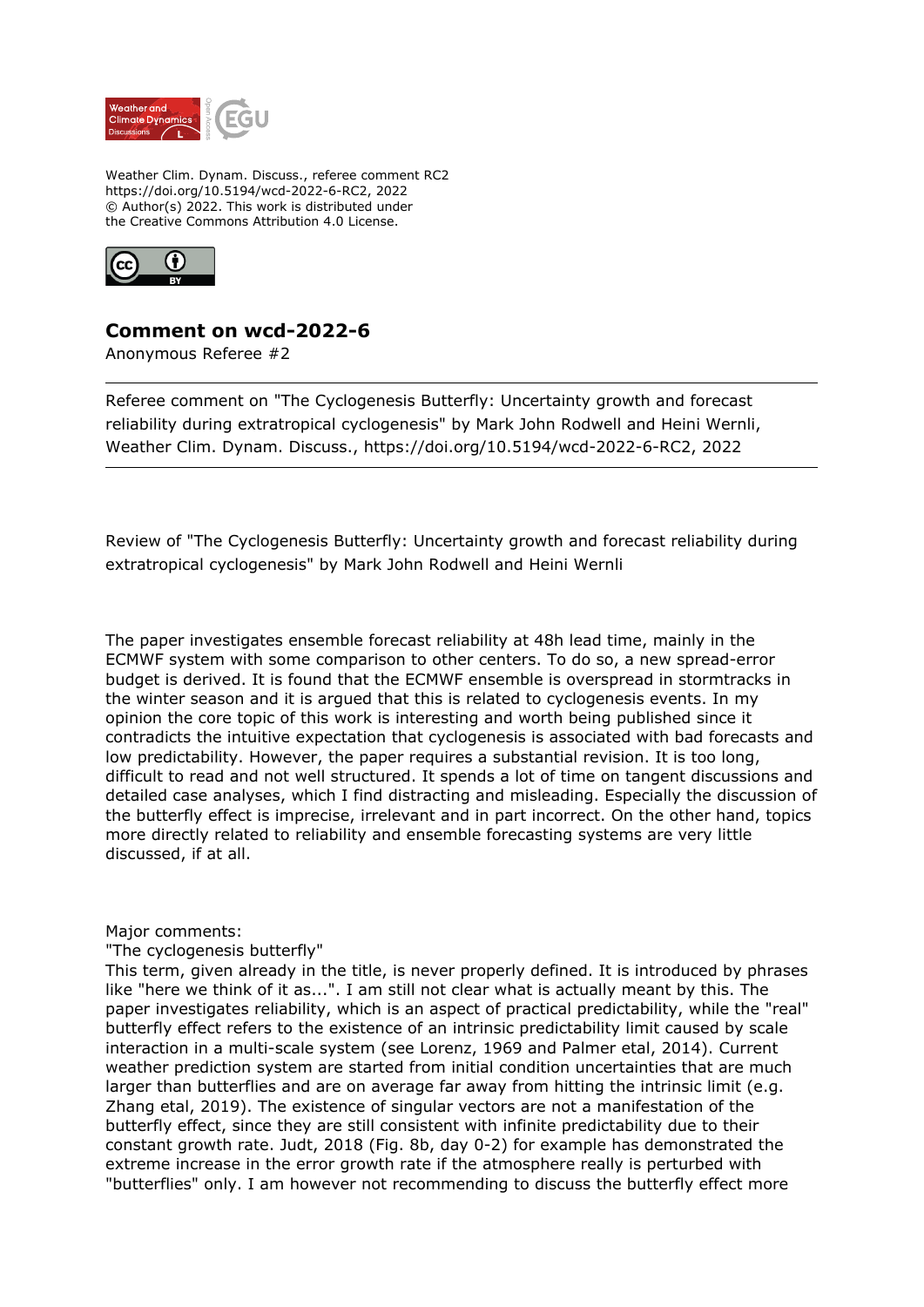precisely in this paper but rather to remove this discussion and to focus on much more relevant aspects with respect to (practical) reliability, like the long-standing underdispersive problem of ensemble forecasts and various methods that have been used to mitigate it (e.g. EDA, singular vectors, breading vectors, SPPT, SPP, etc.). It is probably a shortcoming in one or several of those methods that leads to the reliability problem that the paper investigates.

#### Reliability in a larger context

The specific overspread that is found over the Northern Atlantic stormtrack in winter (Fig. 7) has not been put into a wider context. If the system is reliable on average there must be compensating underspread somewhere, e.g. over the continents, outside the midlatitudes or in the other seasons. This should also be discussed, as well as the question if the system really is reliable on average at the considered 48h lead time. Some information can be found in appendix D, but I think this discussion should be central in the paper. Furthermore I am wondering what the downstream consequences of the stormtrack-overspread are. Does the overspread persist beyond the end of the stormtrack into the continent in a lagrangian sense, e.g. is the 5 day forecast for Europe in the winter season also overspread? Finally, what is the relation to forecast busts? According to Lillo and Parsons, 2017, East coast cyclogenesis has the potential to generate particularly bad forecasts over Europe. This kind of contradicts the (average) results from this paper. Possibly one season of data is not enough to investigate this but some discussion here would be helpful.

#### More use of TIGGE

While for the case studies 4 centers have been compared, the spread-error budget comparison is only done between the ECMWF and the UKMO system and finally the clustering analysis is only done for the ECMWF system. A reason for this is not given. I think the paper may miss an opportunity here to investigate possible reasons for the (ECMWF) overspread since the different centers use different methods to generate their ensemble. Hence I recommend to include more centers throughout the paper, particularly in the clustering analysis to see if the cyclogenesis overspread is a more general problem or specific to ECMWF.

#### More focus

The paper spends a lot of time with a detailed discussion of two cases which in my point of view gives little insight. Furthermore, the paper oscillates between analyzing the cases and the entire winter and also between theta- and pressure-level analysis or squared and non-squared metrics, which I find confusing. With Eq. 1 the paper introduces a rather sophisticated diagnostic which later is not used at all. I think this is not a good use of the time of potential readers. The information given in this paper is distributed over 8 sections, 5 appendices, 17 figures and additional supplementary material. I suggest the authors should consider condensing the paper to the essential parts and keeping analysis and methods consistent across the paper.

Specific comments:

 $L1$ :

This statement is incorrect (see major comment about the butterfly effect and comment below).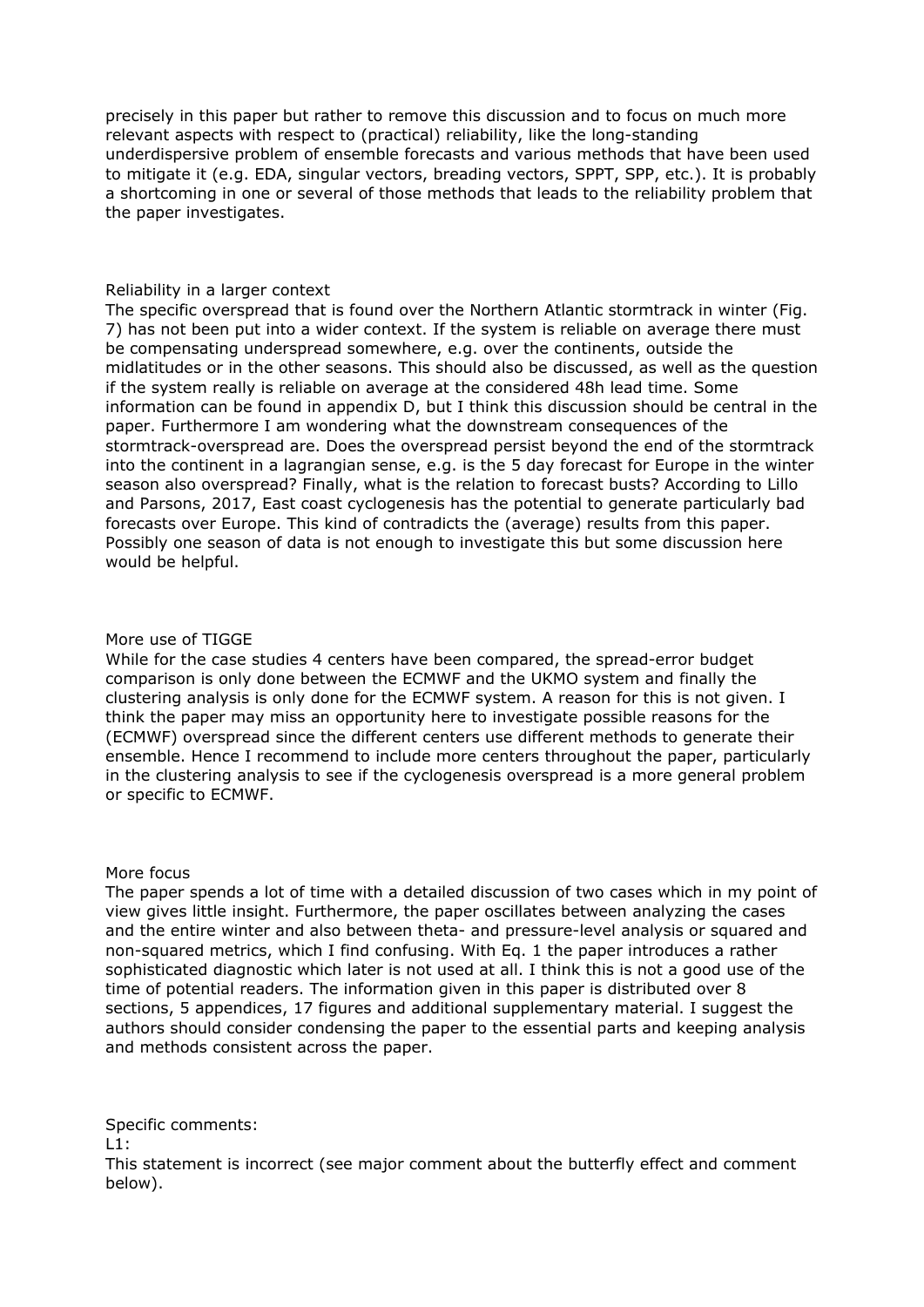#### $121$

The Liouville equation as formulated in Ehrendorfer, 1994 assumes that the propagation operator is known and constant. Hence it can not describe growth due to model uncertainty.

## $126$

I would not say that EDA represents model uncertainty. The model uncertainty is rather part of the assimilation process to generate the initial condition ensemble.

## $131$

This statement is incorrect. Lorenz-type butterflies, i.e. small-scale and small-amplitude perturbations limit predictability via scale interactions and not only due to chaos and strong sensitivity to initial conditions (see Lorenz, 1969 and especially Palmer etal., 2014). Hence the constantly growing singular vectors do not represent this "real" butterfly effect. Furthermore, current errors and uncertainties in forecasting system are neither small in scale nor small in amplitude and cannot be regarded as butterflies. If they were this would mean that current systems operate already now at the intrinsic limit, which is not true (e.g. Zhang etal. 2019). I agree that in some situations error growth in current forecasts is worse than average but if this might be related to the butterfly effect in rare cases is an open question.

#### L51:

I am not sure if I understand correctly what you mean with "cyclogenesis butterfly". The term is never clearly defined.

## L51:

"The key question is..."

This is a big gap in the line of argument and comes as a surprise to me. Please consider rewriting the introduction to focus on this question and the importance and flowdependence of reliability and the need to extend the "spread-error" relationship.

#### L57:

The paper outline contains to many details in my opinion. Some should have been mentioned and discussed in the introduction, some are results.

#### Sec. 2, Data:

Since an entire section is dedicated to describe the data I would prefer that all the relevant details are given here rather than being distributed over the rest of the paper and the appendix. With respect to the other centers, only resolution and ensemble size are given but potentially interesting differences in the ensemble design are not mentioned and later not investigated (see major comment above).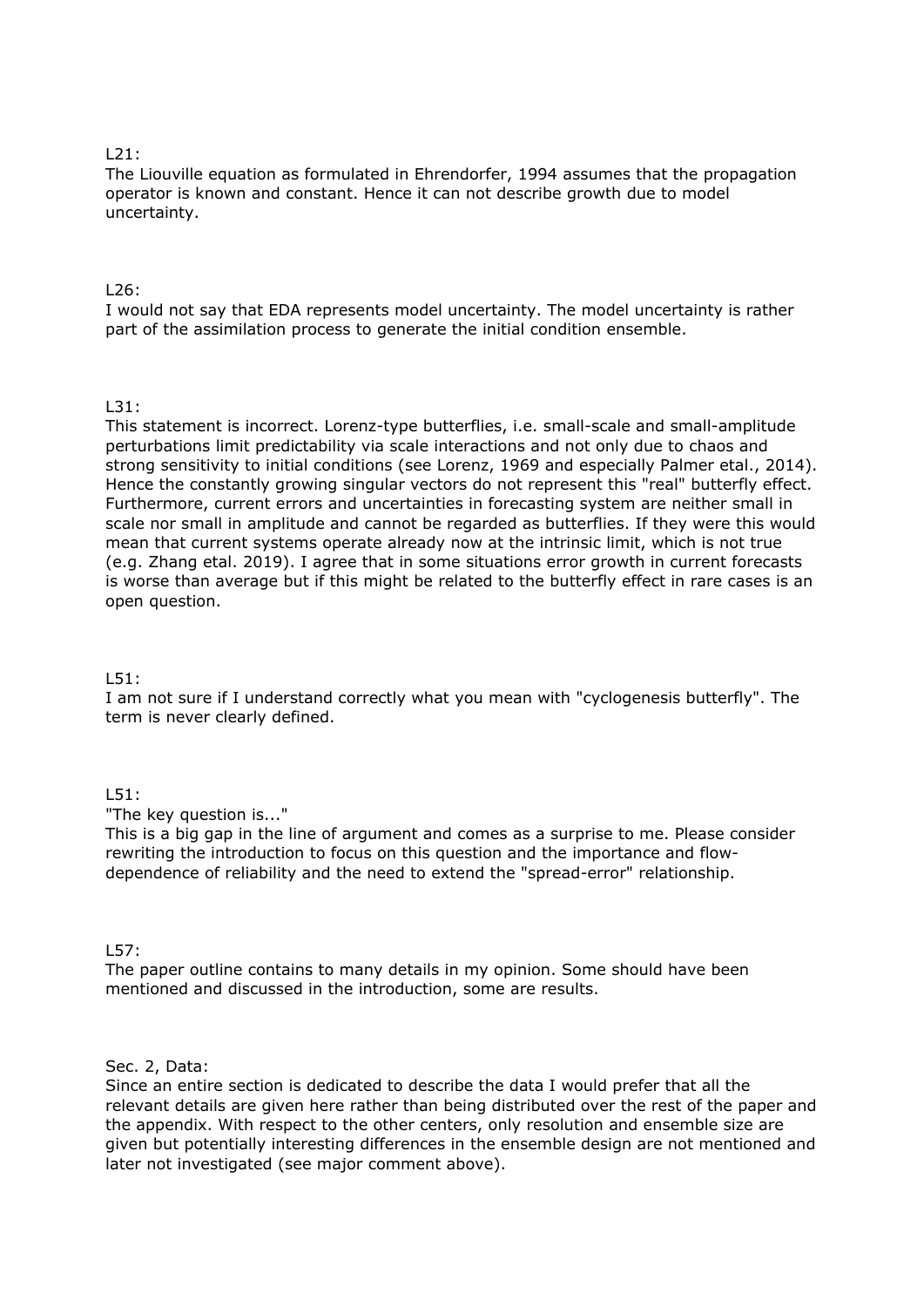L74, caption Fig. 2: What do you mean by "background ensemble/forecast"?

#### L90:

The arguments given about the case selection are very vague. How are they related to the key question? Are these cases in which the forecast was particularly unreliable? Or in which the cyclogenesis was very rapid?

#### Fig. 2-4:

It is unclear, which forecast lead time you show and why you chose to focus on this particular forecast lead time.

#### $1109:$

I don't understand what you mean be 1-dimensional state-measure. Substitute 4-dim atmospheric field?

#### Eq. 1:

sigma hat is now the standard deviation of the PV, right? Use P\_hat instead of sigma? The hat is not explained, same meaning as in eq. 2? I suggest to add an index i to P, P' and NC to indicate that these are quantities from individual members.

#### L120-L130:

Needs more introduction and explanation. However, this diagnostic is not used in the paper anyway. Consider removing it (see below).

#### L142:

"often preceding cyclogenesis", "occur within strongly precipitating WCBs": These statements are rather vague and are either obvious or seem speculative. Do you mean that the the growth rate is correlated with the amount of precipitation in the cyclone? And with cyclogenesis do you mean a depending of the trough where the growth rate peak occurs or does it lead to a cyclogenesis downstream?

## L145:

"Further investigation..."

I find the following statements distracting. But more importantly, the reader might have invested some time to understand eq. 1, the relevant papers and the appendix only to find out now that you are not investigating the right hand side of eq. 1 at all and leave this for future work. Hence I recommend to remove section 4 and appendix A and just state here that you are plotting a lagrangian growth rate.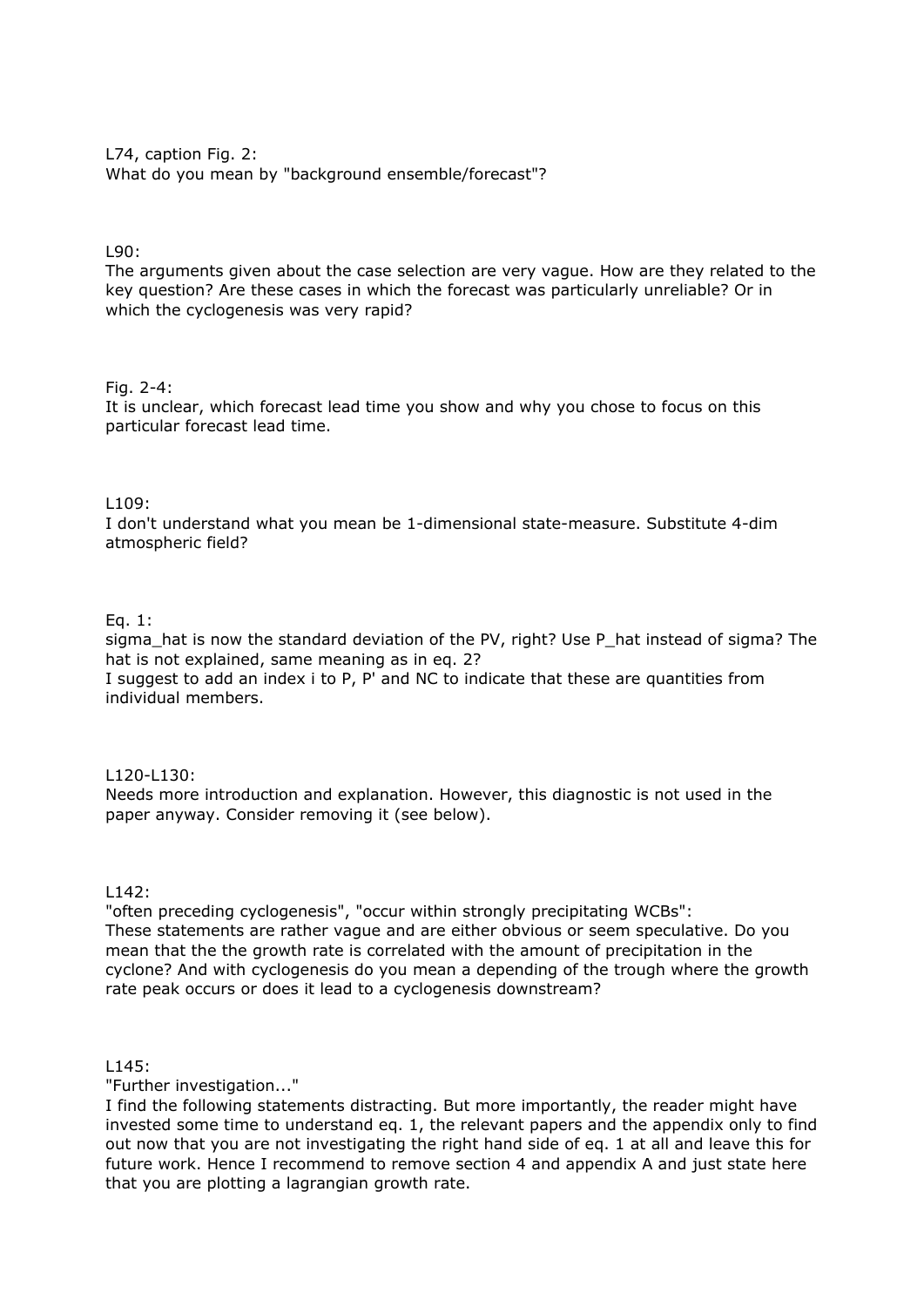#### L152:

It is very confusing that you switch now to geopotential growth rates. I understand that PV is not in TIGGE. But what is the point of showing the PV growth rates first, especially since you did not explore the right-hand side of eq. 1, which for me is the main purpose of using PV? I suggest to stick with Z250 then and to omit the PV-plots.

#### $1157:$

"... are very evident"

I actually was surprised to see how bad the agreement is. Not much is said however about where these discrepancies come from, L160 makes a very general statement.

#### L161:

"It would be useful..."

Please clarify what you mean. Uncertainty growth rates cannot be close to the truth since the truth is not uncertain.

## L167:

You state the essential information as e.g. in brackets. I suggest to change that and maybe write down an equation. Also I suggest to be more precise what average means (case average, area average, ensemble average).

#### L174 (also L168):

I suggest to replace "ensemble forecast start times" with "(large number of) cases". Also please explain the symbols first and discuss the visualization afterwards. The notation is inconsistent with eq. 1, maybe express the ensemble mean with  $\langle . \rangle$ .

#### L188:

Is mu\_A equal to the truth? And is mu\_F also equal to the truth? I suggest to not discuss this in the figure caption.

#### $1196:$

I find this square-root operation just for "more understandable units" confusing, especially since it introduces the complication with the residual and you admit that small contributions look larger than they actually are. Moreover, in the supplementary figure you switch back to square units. I suggest to keep the squares in every plot.

Sec. 7:

I wonder why you switched from comparing 4 centers to now only 2. Is there a reason for that? And why did you choose to compare with the UKMO?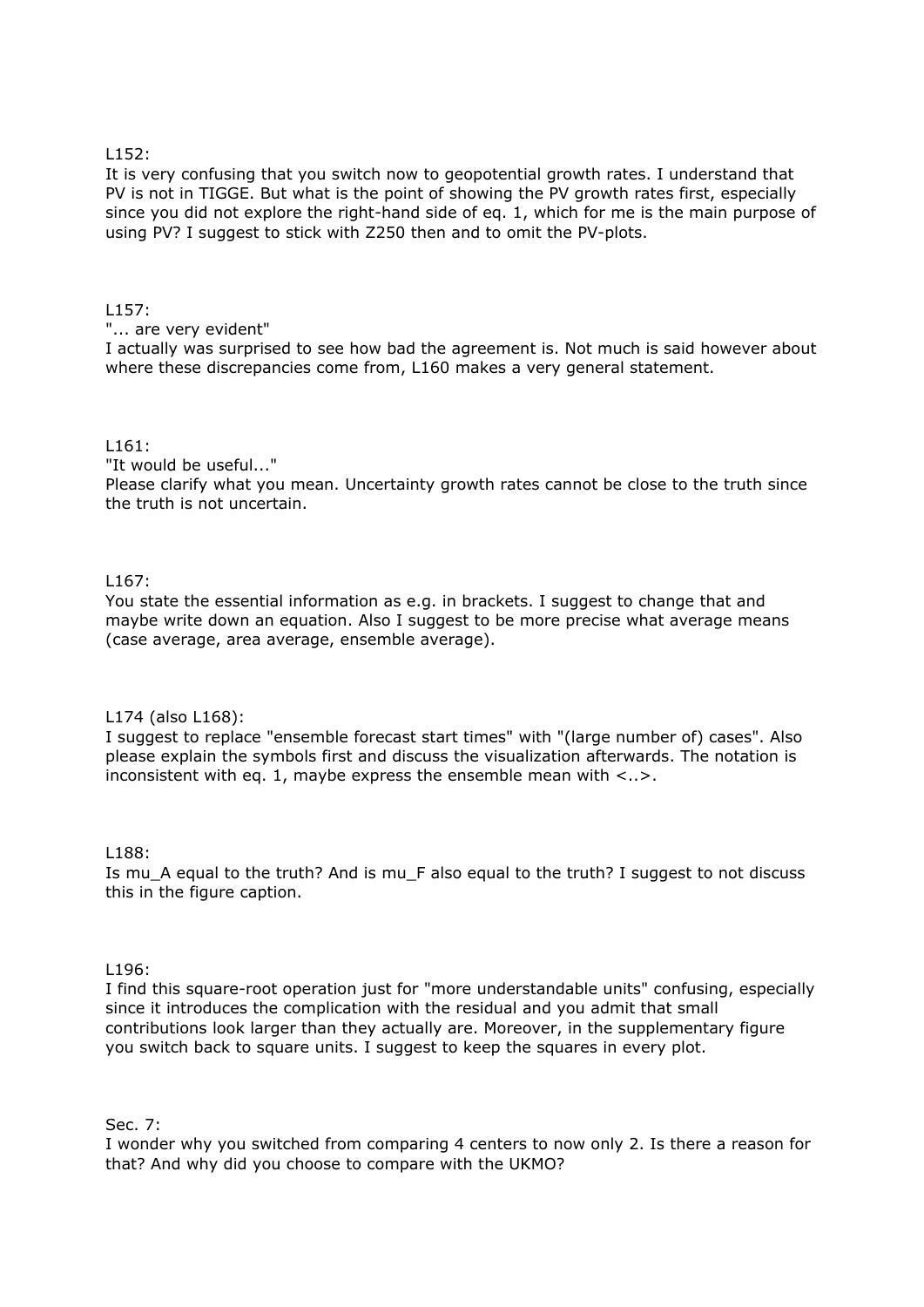## L233:

In Rodwell etal, 2018 you showed (Fig. 1) that the (traditional) spread-error relation is perfectly matched for the Northern Hemisphere at any forecast lead time over an entire year (2014). Hence (if this is still true, is it?) the overspread you now show for the stormtracks in the winter must be compensated by an underspread at some other location or some other season. It would be interesting to investigate this (see major comment above).

## L238:

I suggest to explain the K-mean clustering method with a couple of sentences.

## $1245:$

Why do you weight with the root? Isn't the grid cell area scaling with cos(lat)?

## L264:

Does this mean you are combining the cluster1 cases from both clustering areas? Could you further justify this approach? The shift of the region doesn't seem that large. Would one clustering analysis based on a combined region lead to similar results? What about separating clusters by the surface pressure tendency in the region? Wouldn't this be a simpler method more directly related to cyclogenesis?

#### L293:

To me this statement seems a bit exaggerated. I would say that the overspread is reduced in the cyclogenesis composite. Also if I read the colors correctly, the residual difference does not reach statistical significance. Why is the overspread enhanced in the counterpart over the central/east Atlantic. Is it because cyclogenesis is shifted downstream in the counterpart cases? Is this spread reduction in cyclogenesis events also happening at other centers (see major comment above)?

L296:

I did not understand this paragraph.

 $1313.$ 

I notice you leave the convection scheme on at 4km resolution. Could you explain why? Usually only shallow convection is used at such high resolutions (e.g. Judt, 2018).

 $1324.$ I don't understand this sentence.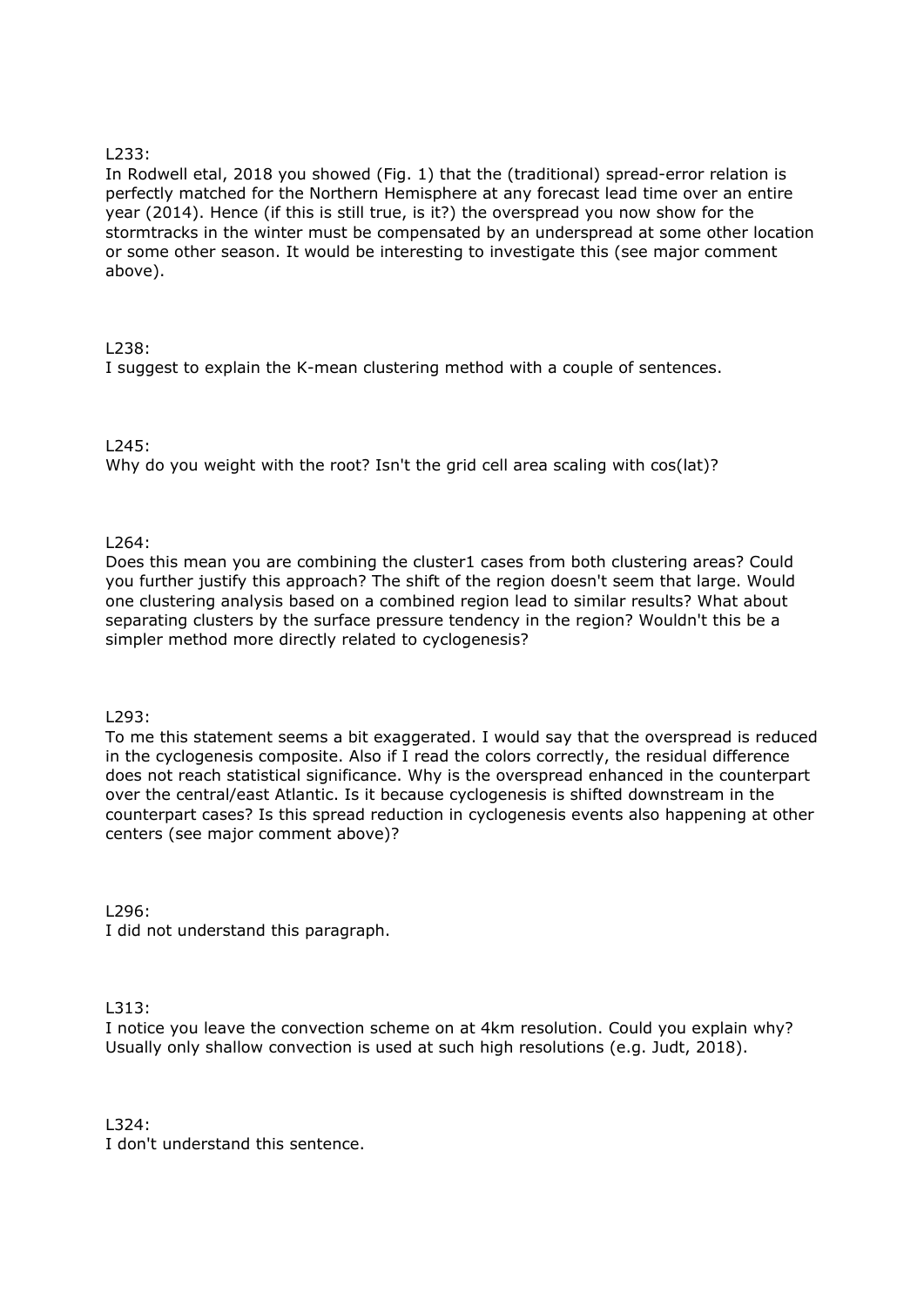### L333:

"attempts to resolve". This is misleading since the resolution is still 18km, right?

#### L338:

I am not sure about the relevance of this increased spread. It could just be a consequence of slightly displaced and explicitly resolved updrafts. Would there also be any enhanced spread in e.g. the precipitation averaged over the front?

#### L342:

Possibly there are now explicitly simulated updrafts which are slightly displaced among the ensemble members and generate grid-pointwise spread. Again I am not sure how relevant this is. I don't think this is the kind of uncertainty SPPT was designed to account for. So I am not surprised to see less effect from SPPT in this region.

## L379:

If a reduction of singular vectors would make forecasts more consistent then why are they still used? I suspect they do show a benefit at a different location, flow regime, lead time, etc. I think you should discuss these aspects in more detail and also possible alternatives (e.g. inflating SPPT or EDA, using SPP, higher resolution, etc). See also major comment above.

#### L381:

This would only make sense if the observed increased spread with resolved convection does not mainly result from rather small displacements of individual updrafts. But this has not been investigated (see related comments above).

Minor comments:

#### Fig. 1:

The figure is hard to read and evaluate. I suggest to use a color for the >2PVU regions and to omit the red hatching, since it is kind of obvious and does not add any extra information. As labels of the panels I suggest "Case 1", "Case 1, +24h" or something like this for easier identification.

Fig. 2 and others:

There is a lot of doubling between the figure caption and the text. I suggest to not repeat details in the text that are already included in the caption.

L132:

"Single frame of animation" is not a good description of the plot.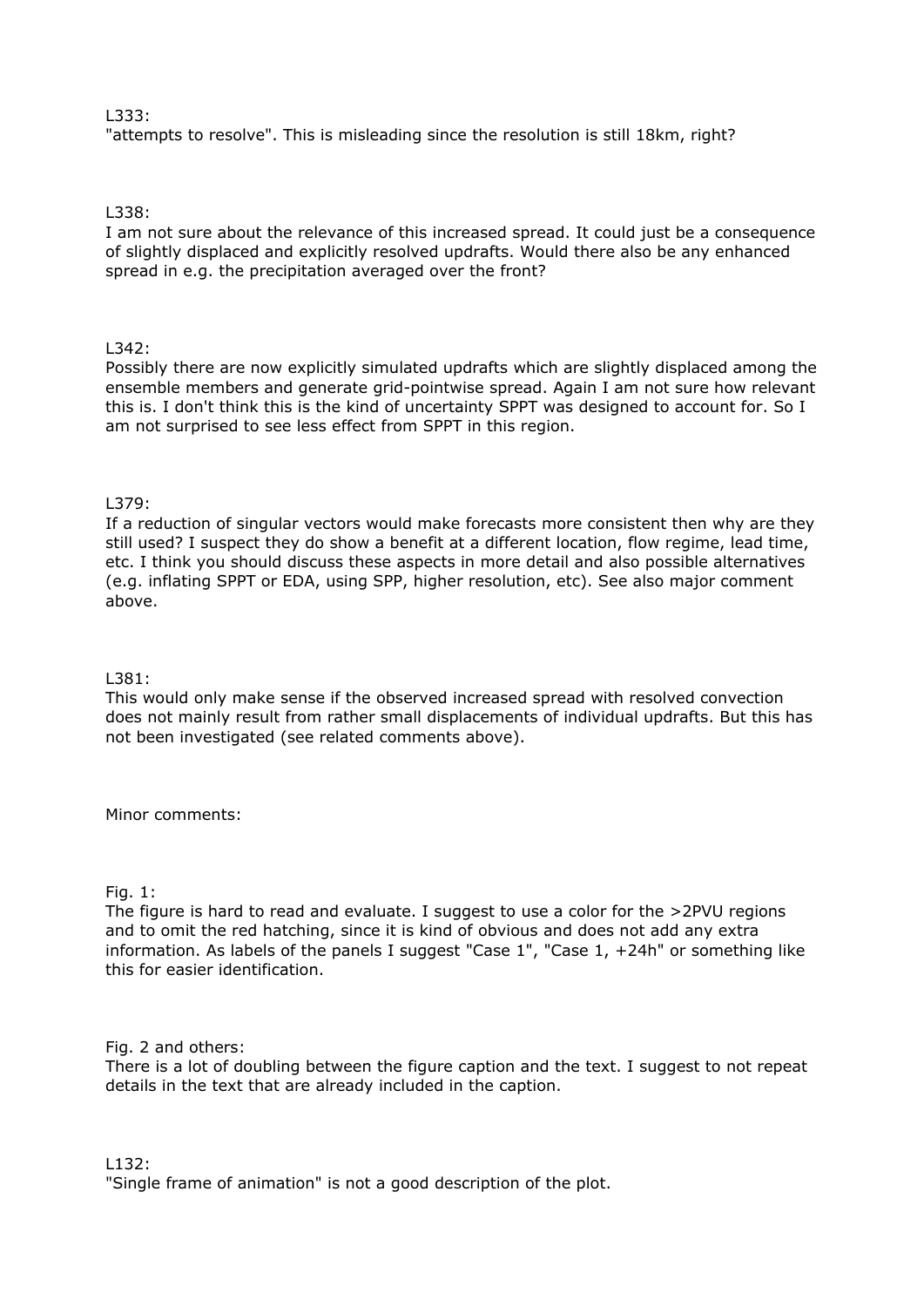Fig. 3 caption: I think you meant case 2.

L175:

Better "sampling from a population"?

L178:

Any reason why you call this "departure"? It is just a difference, isn't it?

L180:

"number of forecasts" is ambiguous. I suggest "cases".

L182:

I suggest to remove the 2-superscript (looks like a footnote). It is clear from the context that you are considering squared quantities.

L191: Remove (.

Fig. 7 (and others):

The color bars are misleading to me. First I would appreciate if the color bars in panels a-j and k-o were identical. The main point of the figure is the comparison and identical color bars will help with that. Also it is misleading to color small positive value with saturated dark colors (e.g. panel c, it looks like a massive AnUnc). I suggest to use reddish colors for positive values, blueish colors for negative values and gray/neutral around zero (e.g. like you did in panel d).

Fig. 8:

The green geopotential lines are very hard to see. Please make them more prominent.

L273:

"Head of the stormtrack". This term is not clear to me. From the context I guess you mean the start/beginning (west).